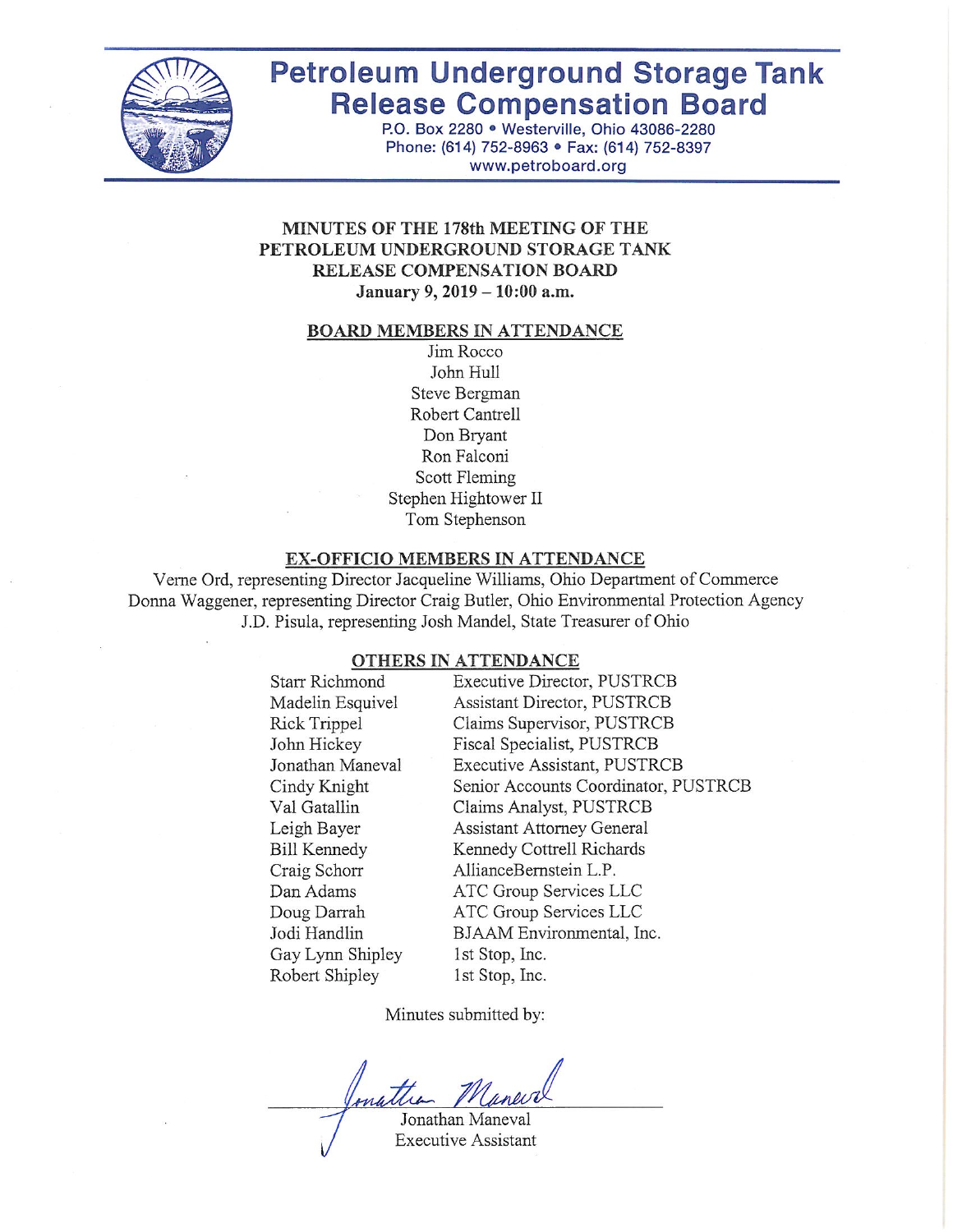# **Call to Order:**

Chairman Rocco convened the one hundred and seventy-eighth meeting of the Petroleum Underground Storage Tank Release Compensation Board on Wednesday, January 9, 2019.

The following members were in attendance: Jim Rocco; John Hull; Steve Bergman; Don Bryant; Robert Cantrell; Ron Falconi; Scott Fleming; Stephen Hightower II; Tom Stephenson; Verne Ord, representing Director Jacqueline Williams, Ohio Department of Commerce; Donna Waggener, representing Director Craig Butler, Ohio Environmental Protection Agency; and J.D. Pisula, representing Josh Mandel, State Treasurer of Ohio.

Chairman Rocco welcomed Robert Cantrell who Governor Kasich appointed to the Board as the representative of retail petroleum dealers. Mr. Cantrell briefly introduced himself and discussed his role with  $1<sup>st</sup>$  Stop, Inc.

# **Minutes:**

Chairman Rocco asked if there were any comments or questions regarding the minutes from the November 28, 2018 Board meeting and there were none. Vice-Chairman Hull moved to approve the minutes. Mayor Falconi seconded. A vote was taken and all were in favor. Mr. Bryant was not present for the vote. The minutes were approved as presented.

# **BUSTR Report:**

Chairman Rocco called upon Verne Ord, Interim Bureau Chief, to present the Bureau of Underground Storage Tank Regulations' (BUSTR) report.

Mr. Ord reported that he had been assigned as Interim Bureau Chief effective November 5, 2018. He said that Pat Bulzan was moved into a position as enforcement coordinator in the release prevention and inspection division of the program. He noted the position had been vacant since the passing of Lynne Caughell.

Mr. Ord said that BUSTR is working with three private vendors to gather information to identify the parties responsible for the investigation and cleanup of releases from petroleum underground storage tanks (USTs). He said the U.S. Environmental Protection Agency (U.S. EPA) provided \$65,000 of grant money to perform 65 responsible party searches for the fiscal year and the vendors had completed their research for 13 sites.

Mr. Ord stated that BUSTR continues to work with the Ohio Development Services Agency, in partnership with the Ohio EPA, in administering the Abandoned Gas Station Cleanup Grant Program. The program provides grant funding to local governments and community improvement corporations to be used for the cleanup of abandoned gas station sites. He noted that \$30 million has been allocated for the program and \$12,631,000 of that money has been awarded. He said that 68 of the 82 grant applications submitted have been approved and 14 applications are currently under review. He said that 13 properties have been cleaned up and are ready for redevelopment.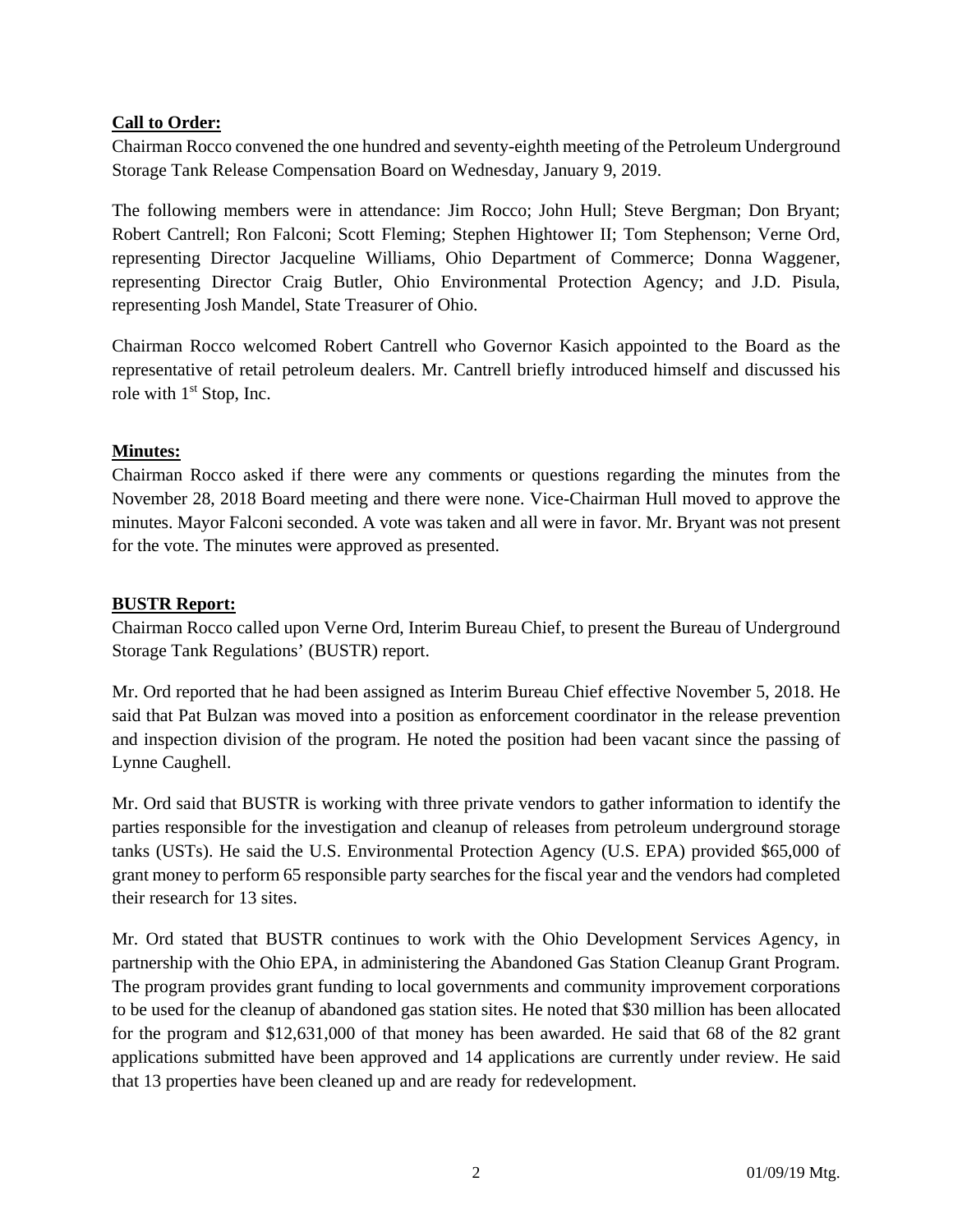Mr. Ord said that BUSTR employees are required to participate in certain training provided by the Department of Commerce Human Resources staff. He said additional training opportunities are offered to the staff such as U.S. EPA webinars with topics including cleanup technologies, new toxicological data, and different ways of calculating risk. He stated that certified installer and certified inspector courses will be offered to fire departments who have delegation of authority from the Fire Marshal in February and March 2019.

Mr. Ord said that all of BUSTR's administrative rules had been through the five-year rule review process except the Revolving Loan Fund rule which is due on February 1, 2019. He said an extension request will be submitted to the Joint Committee on Agency Rule Review prior to the February 1, 2019 filing deadline and the intent is to have the amended rule become effective on August 1, 2019. He said the only change being made is to update a reference to the current codified federal regulations.

Mr. Ord stated that, as of December 29, 2018, a total of 7,030 operational compliance inspections were performed for the three-year inspection cycle. He noted that 130 compliance inspections need to be completed within the next month and half, and the inspectors should easily meet that deadline. He said that a total of 117 NFAs (no further actions) had been generated for the fiscal year.

Mr. Ord stated that, as of December 29, 2018, there were 21,163 registered USTs and 3,544 owners of 7,141 registered facilities. He said there are 2,163 active petroleum releases and 1,369 active UST closures. He explained that the active closures include tank removals where the responsible party has not submitted the closure report as well as closures where the party that removed the tanks is not the responsible party and the closure remains open.

Mr. Ord stated that BUSTR has granted no further action status for 30,474 petroleum release incidents since the inception of the program. He commented that at the origination of the program the federal estimate projected no more than 2,000 cleanups in the State of Ohio. In addition, the BUSTR program was expected to sunset after 10 years.

Chairman Rocco asked if any issues had arisen from the rule change requiring the testing of containment sumps and spill buckets. Mr. Ord responded saying owners having issues with their spill buckets are obtaining permits and replacing them and commented that citations are being issued if the spill buckets cannot hold water. He noted that the staff has been meeting to address permit requirements for the replacement of shear valves. He explained that at fueling stations with no under-dispenser containment there is a question of what triggers an investigation if the impacted shear valves worked properly and no petroleum is released. He said many contractors were obtaining routine maintenance permits in order to repair the damaged shear valves but these repairs are not considered to be routine maintenance. He said they are working through ideas and will consult with others to establish a policy to address the issue until it can be formalized during the next five-year rule review.

# **Financial Reports:**

Chairman Rocco called upon John Hickey, Fiscal Specialist, to present the financial reports.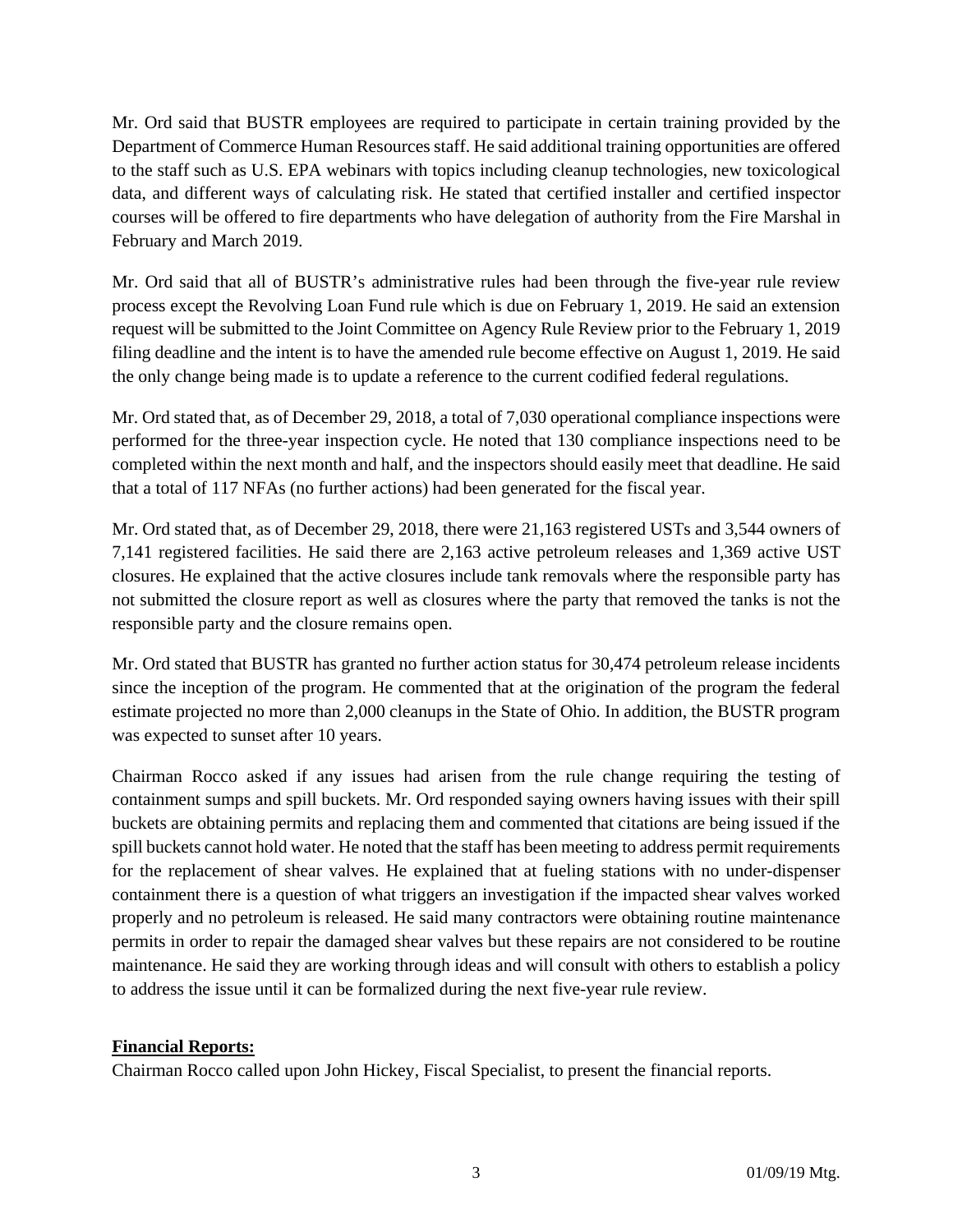# *Audit Report*

Mr. Hickey explained that, as discussed at the November meeting, the audit report was to be filed with the Auditor of State by December 31, 2018. However, because the work being done by the independent actuary took longer than anticipated, the audit could not be filed by the deadline. He explained that the Auditor of State approved an extension of time and the final audit reports and financial statements for fiscal year 2018 were submitted to the Auditor of State's Office on January 8, 2019. Mr. Hickey pointed out that the final reports, including a copy of the independent actuary's report and management's claim liability study, were included with the meeting materials.

Mr. Hickey then introduced Bill Kennedy, a representative from the accounting firm of Kennedy Cottrell Richards, and asked him to discuss the audit report. Mr. Kennedy thanked Mr. Hickey and conveyed his appreciation to the staff for their efforts in answering questions and responding to numerous requests for documentation and information during the audit process. He explained that the Auditor of State's Office will perform a desk review of the audit which could take anywhere from two weeks to two months. He said once their review is complete, they will certify the audit, and it will be publicly released.

Mr. Kennedy directed the members to the Independent Auditor's Report and briefly explained the scope of the work conducted during the audit process. He said their firm audited the financial statements and also reviewed the management's discussion and analysis section as well as the three supplementary schedules. He said they do not audit this section but performed some limited procedures to check for obvious errors. He noted that any significant deficiencies would have been reported. He pointed out that the opinion is presented in the final paragraph of the first page of the report and explained it expresses a clean opinion; meaning the financial statements are fairly stated in accordance with generally accepted accounting principles.

Mr. Kennedy then referred the members to their second report titled Independent Auditor's Report on Internal Control over Financial Reporting and on Compliance and Other Matters Required by Government Auditing Standards. He explained that this report is required since the Board is a governmental entity. He said that, as part of the audit, management's internal controls over the financial process are reviewed to determine whether the controls are in place and operating. He said there were no control issues found. He explained that if there was a significant deficiency or material weakness, a separate schedule of findings would be reported, but there were no findings. He said that as part of the audit they also test for compliance with material laws and regulations and look for any contracts that could impact the financial statements. He said there were no material instances of noncompliance to report.

Chairman Rocco asked if there were any significant changes to the report from the draft that had been previously sent to the Board members. Mr. Kennedy said there were no significant changes and only a few typographical corrections or minor wording changes were made.

Mr. Hickey explained that the fiscal year 2018 audit was the final year of a five-year contract with Kennedy Cottrell Richards. He said that the Auditor of State has implemented a process where the existing contract with Kennedy Cottrell Richards could be extended for another five-year period if the parties come to an agreement and a reasonable fee is set. He said the alternative would be to solicit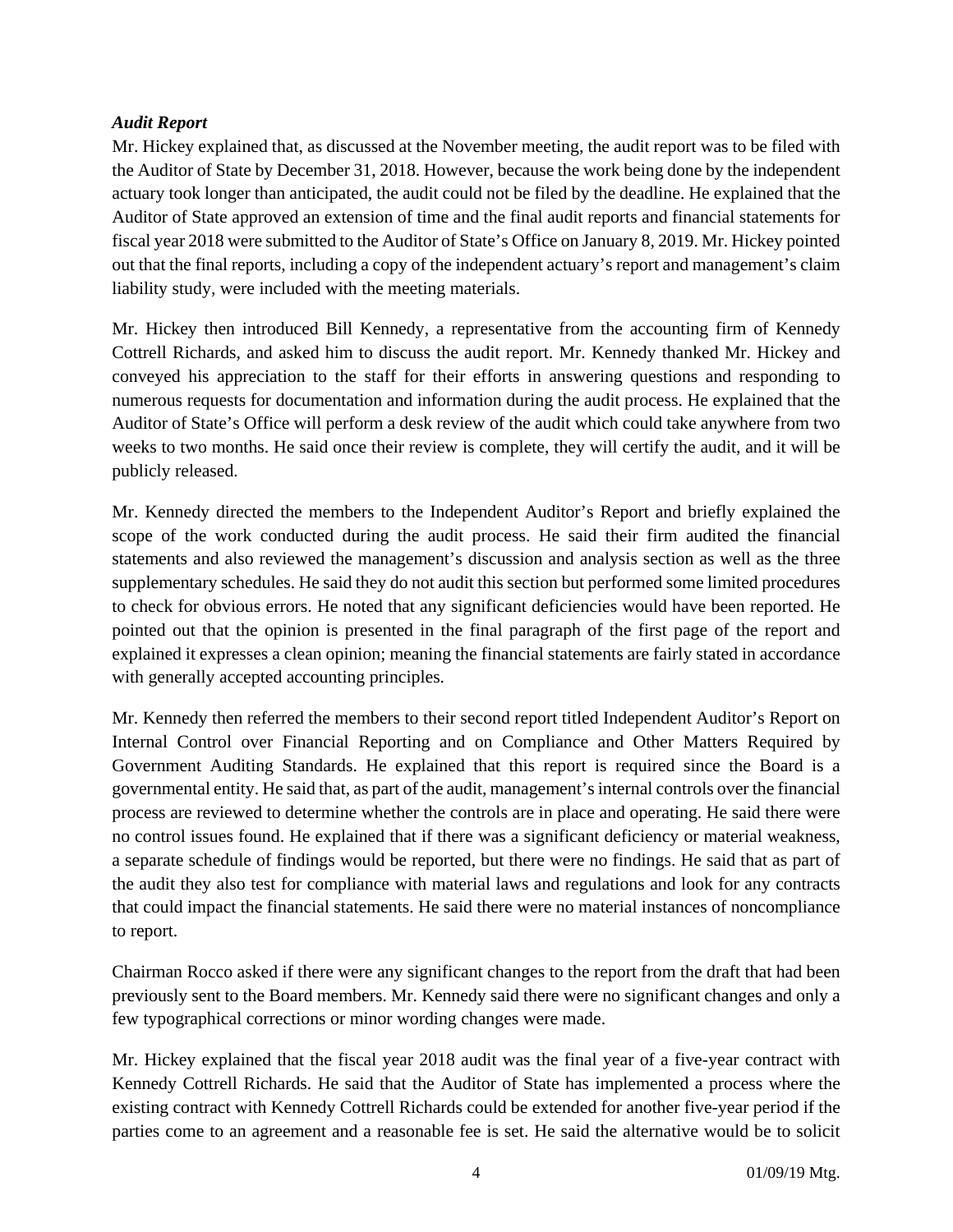bids through the Auditor of State's request for proposal process for a new five-year audit contract. He explained that the Auditor of State was notified of our interest in extending the contract, and Kennedy Cottrell Richards provided a proposed fee schedule for fiscal years 2019 through 2023 totaling \$222,400. He noted that this is an increase of approximately \$23,000 over the prior five-year contract total of \$199,465. He said given the good working relationship and staff overall satisfaction with Kennedy Cottrell Richards, the recommendation is to extend the contract, and requested the Board approve entering into a contract with Kennedy Cottrell Richards in an amount not to exceed \$222,400 for the audits of fiscal years 2019 through 2023.

Chairman Rocco asked if the existing contract would simply be extended or if there would be new contract language. Executive Director Richmond explained that the contract would remain the same with only the amounts being changed. Chairman Rocco said that, in his opinion, Kennedy Cottrell Richards has done an excellent job and commented that the audit process has gone smoothly the last five years. He asked if there were any questions concerning the proposed contract extension and there were none. He then requested a motion to authorize the Chairman on behalf of the Board to enter into and sign a five-year agreement in an amount not to exceed \$222,400 with Kennedy Cottrell Richards for auditing services for fiscal years 2019 through 2023. Vice-Chairman Hull so moved and Mr. Stephenson seconded. A vote was taken and all were in favor. The motion passed.

# *October and November Financials*

Mr. Hickey said the October and November financials were emailed to each member.

Mr. Hickey reported as of January 8, 2019, the unobligated account balance is \$26.5 million. He said this amount includes \$10.5 million in STAR Ohio (State Treasury Asset Reserve of Ohio) and the custodial account, and \$16 million invested in U.S. treasuries and U.S. agency callable bonds. He said at the June Board meeting, \$9 million was obligated for the payment of claims and the obligated account balance as of January 8, 2019, is \$5.7 million.

Mr. Hickey said that as of November 30, 2018, expenses should be around 41.7% of the amount budgeted for the fiscal year. He said, the claims expense for the month of November was about \$529,000, and to date, approximately \$3.3 million had been paid for claims for fiscal year 2019.

Mr. Hickey reported that as of November 30, 2018, approximately 98% of the budgeted revenues, net of refunds, had been collected. He said information on refunds and fee collections would be presented with the compliance and fee assessment report.

Mr. Hickey reported that operating expenses for the month of November were approximately \$205,000. He said that as of November 30, 2018, rent expenses were 49.3% of the amount budgeted. He explained that this amount includes the lease payment for the month of December, which was paid in the month of November. He reported that legal and professional expenses were 53.2% of the amount budgeted. He explained that these expenses include fees for the Assistant Attorney General's services from the fourth quarter of fiscal year 2018 and the first quarter of fiscal year 2019, as well as payments for the annual audit and the services of the actuarial firm used to assist with the development of the unpaid claims liability estimate.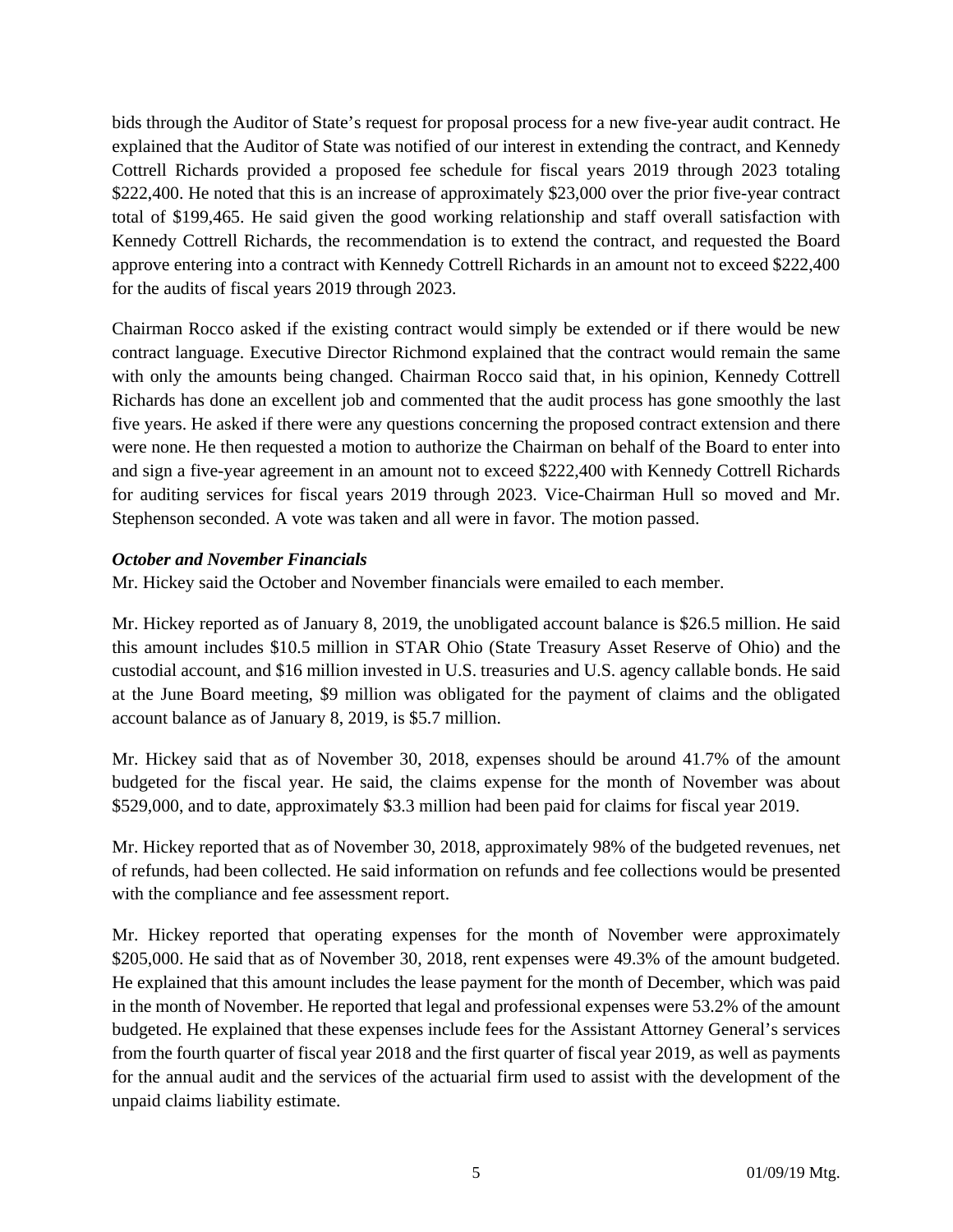Mr. Hickey stated that employee expenses are at 54.1% of the amount budgeted. He said these expenses include the catering costs for the Rules Committee meeting and the Ashland mediation. He pointed out that telephone expenses were 47.4% of the amount budgeted. He explained that this amount includes payment made in the month of November for December telephone and internet services.

Mr. Hickey said postage expenses were 60.8% of the amount budgeted. He said this was due to postage fees for the final quarter of fiscal year 2018 being paid in August of fiscal year 2019. He said these charges include fees for the annual fee statement mailing, which is sent by certified mail. He said that other expenses are at or below where they should be at this time in the fiscal year.

Mr. Hickey asked if there were any questions or concerns regarding the reports and there were none. Chairman Rocco commented that it would probably be beneficial to present a summary of the claim liability estimate report to the Board. He pointed out that a lot of information is included in the lengthy report and it would be helpful for the Board members to understand the numbers behind the estimate.

# **Compliance and Fee Assessment Report:**

Chairman Rocco called on Madelin Esquivel, Assistant Director, to present the compliance and fee assessment report.

Ms. Esquivel reported, as of December 31, 2018, refunds totaling \$50,402 have been paid to 44 owners for the 2018 program year. She said there are 2,631 pending refunds totaling \$1,413,146. She said that \$21,060 in refunds was used to offset prior years' outstanding fees. She reported, as of December 31, 2018, the fees collected by the Attorney General's Office and Special Counsel less collection costs totaled \$128,575. She said no accounts have been certified to the Attorney General's Office for collection since July 1, 2018. She said a certification of 16 owners with outstanding fees totaling about \$64,000 will be certified by the end of the month. She said thereafter, the unpaid 2018 program year's fees will be sent to the Attorney General's Office for collection.

Ms. Esquivel said five Orders Pursuant to Law were under appeal and information to support the appeals is expected. She said that one Determination to Deny a Certificate of Coverage was under appeal and a hearing for that appeal was held. The Board upheld the determination, and it was then appealed to the Court of Common Pleas.

Ms. Esquivel stated that three Ability to Pay Applications were currently under review. The Ability to Pay program allows former UST owners experiencing financial difficulty to apply for and receive a determination of their ability to pay delinquent fees.

Ms. Esquivel reported that a total of 2,827 Certificates of Coverage had been issued thus far for program year 2018. She said there were 209 Applications for Certificates of Coverage currently in process. She said a total of 55 notifications of Pending Denial had been issued. She said that as of December, 31, 2018, no Determinations to Deny a Certificate of Coverage had been issued. However, a handful of Determinations were issued on January 8, 2019, and will be included on the report at the March meeting.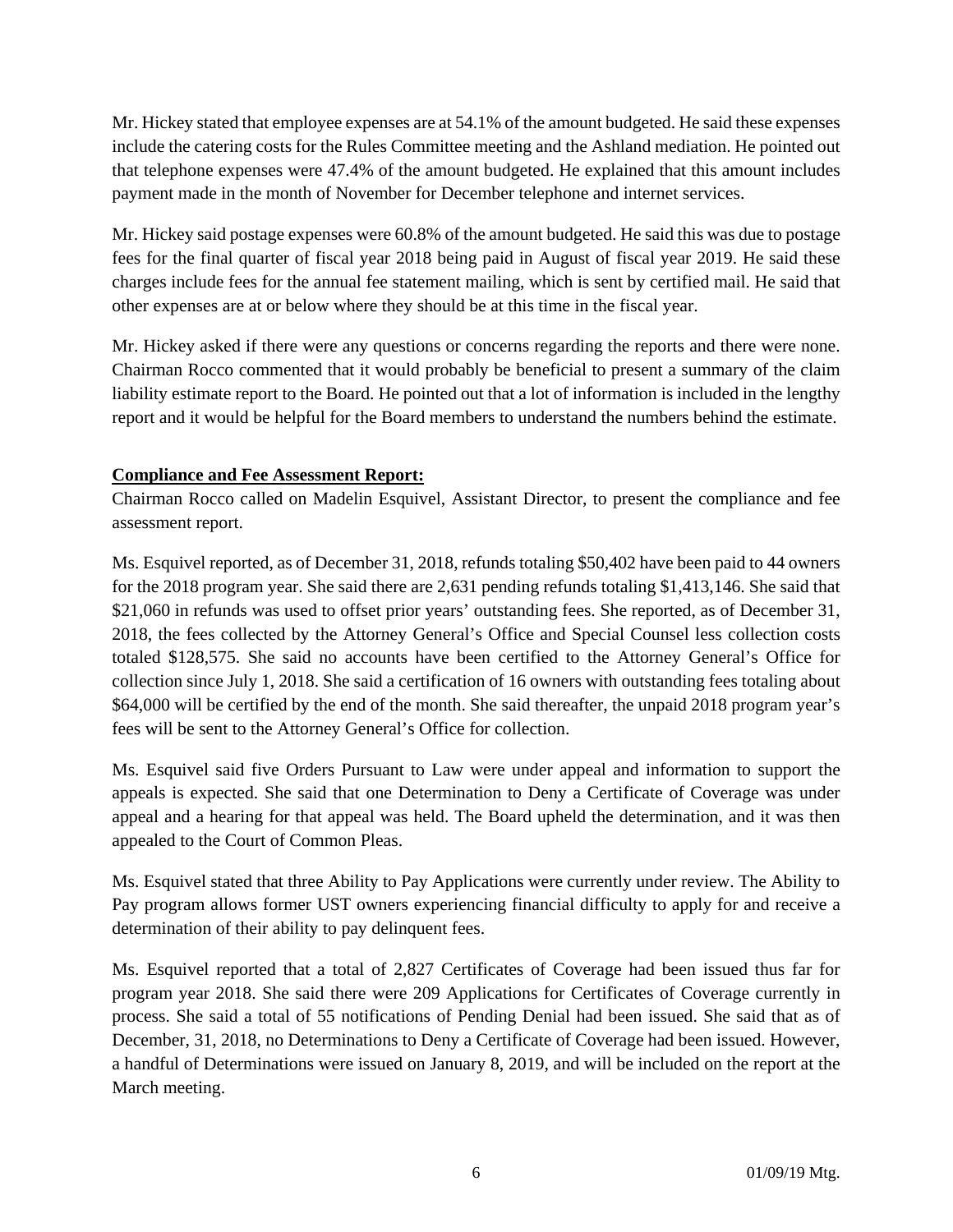Ms. Esquivel stated that there are 42 uncashed refund checks, totaling \$45,923. She said there were nine owners with pending refunds totaling \$13,135 who have been sent letters notifying them that more information is needed before their refunds may be issued. She said there were 35 owners with pending refunds totaling \$66,780 for which information had been requested, but no responses have been received.

Ms. Esquivel stated that the Fiscal and Compliance staff have a goal of processing \$225,000 in refunds this program year. She said the refunds paid and the credits applied to outstanding fees total \$71,462, which is 32% of the refund goal that was set for the program year

# **Claims Reports:**

Chairman Rocco called on Rick Trippel, Claims Supervisor, to present the claims reports.

Mr. Trippel said as of December 31, 2018, the total maximum liability of in-house open claims is just under \$30.4 million. He said that using the historic claim payout ratio of 75%, the actual anticipated claim liability of unpaid in-house claims is about \$22.8 million; or using the more current claim payout ratio of 80%, the actual anticipated claim liability of unpaid in-house claims is about \$24.3 million.

Mr. Trippel reported that, as of December 31, 2018, a total of 1,507 claims with a total face value above the deductible amount were pending review and a total of 11 claim settlement determinations were under appeal. He noted that since November 1, 2018, one new claim settlement appeal was received and two claim settlement appeals were resolved. He reported that the claims staff are currently reviewing claims received in the month of December.

Mr. Trippel said that, since the program year began on July 1, 2018, a total of 259 claims were received and 213 claims were settled, and an additional seven were closed for releases where the total face value was below the deductible amount when BUSTR issued an NFA determination. He stated that the average payout per claim application was \$11,124. He pointed out that the average claim payout ratio was 84% of the net value (face value - deductible) and on average 13.5% of the claim face value was disallowed. He noted that the claim payout ratio is slightly higher and the percentage of disallowed costs is slightly lower in comparison to the averages for program year 2017.

Mr. Trippel said that, thus far in the 2018 program year, 41 eligibility applications were received with 20 of the applications being received in the month of December. He reported that 25 eligibility determinations were issued and of these eligibility determinations, 21 were approved and four were denied. He said that three applications were denied for no corrective action work being required by BUSTR and one application was denied for out-of-compliance USTs. He said currently, 47 eligibility applications are pending review and four eligibility determinations are under appeal.

Mr. Trippel reported that, during the 2018 program year, 67 requests for cost pre-approval had been received, which includes 11 requests for pre-approval of costs for new remedial action plans, 25 annual cost pre-approval requests, ten notifications of cost exceedances, and nine voluntary submittals. He said as of December 31, 2018, a total of 37 cost pre-approval requests are pending review.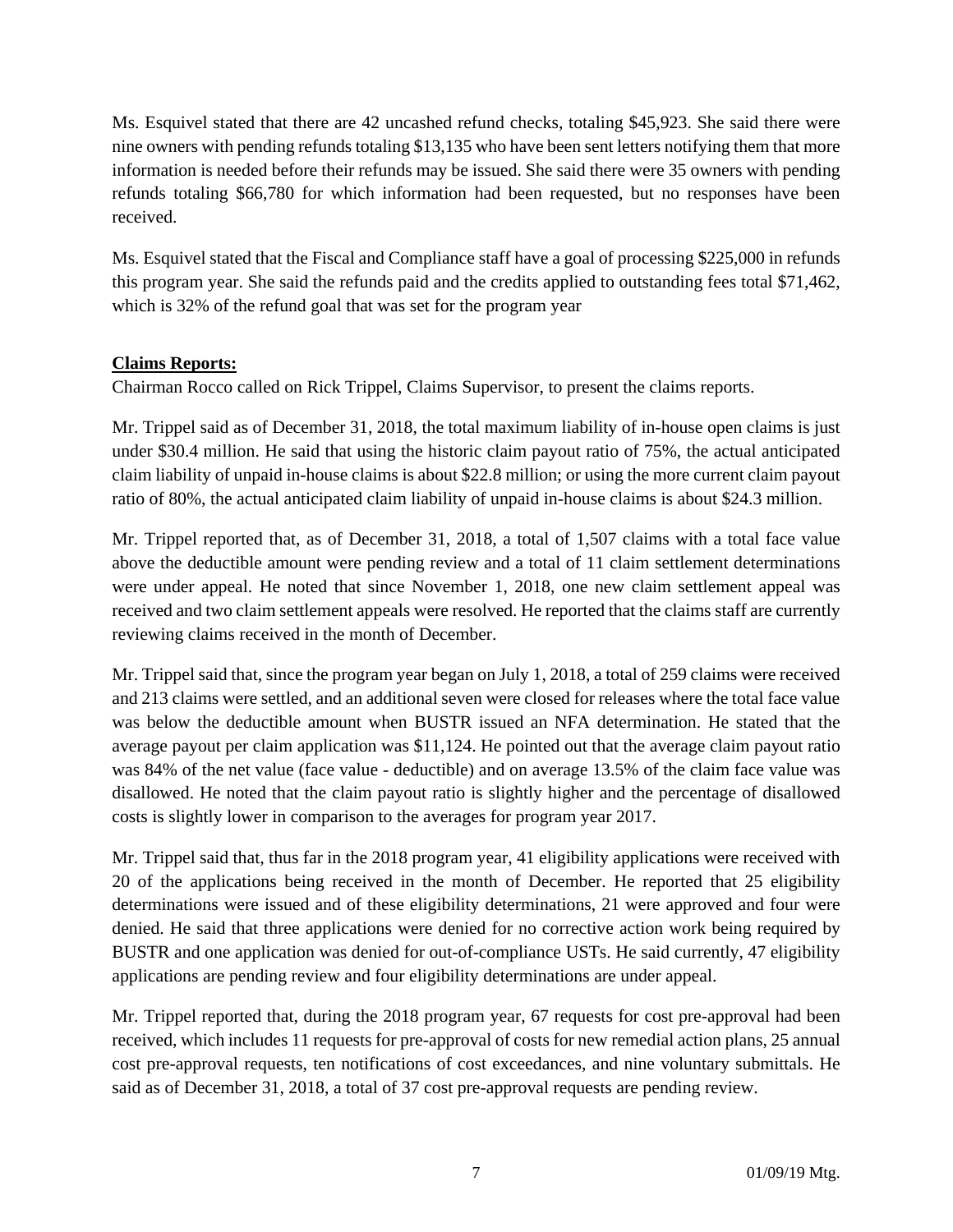Vice-Chairman Hull asked if \$8 million had been obligated for the payment of claims and Chairman Rocco explained that \$9 million had been obligated for this fiscal year but there have been discussions of obligating only \$8 million for the next fiscal year. Vice-Chairman Hull said he thought he recalled that an accounting of the claims being held from processing due to litigation would be presented separately so the Board would know where those numbers were headed. Chairman Rocco said the claims being held are accounted for in the budget, and if for some reason the claims were to be released, more funds could be obligated for claim payment. He commented that in addition to allocating more money for the payment of claims, there would be an issue of how to process and prioritize them.

# **Finance Committee Report:**

Chairman Rocco said that prior to the Board meeting, the Finance Committee met to discuss investment options for the Fund. He said that currently the Fund's money is invested in STAR Ohio and a portion is invested in U.S. treasuries and U.S. agency callable bonds. He said that recently the interest rate for STAR Ohio has been about the same as the other investments. He explained that Mr. Pisula has brought forward an alternative investment option. He then called on Mr. Pisula to provide a summary of the option and how it could be utilized by the Board.

Mr. Pisula explained that the legislature recently amended the STAR Ohio investment statutes to create a new investment product called STAR Separately Managed Accounts (STAR SMA) which he said is available for STAR Ohio participants. He said this option is an actively managed portfolio of bonds which would include U.S. government and agency bonds as well as taxable and tax-exempt municipal bonds and corporate bonds rated at least A- or better by S&P or Moody's bond credit rating. He said that because the Treasurer's Office does not have a deep enough bench of investment professionals to manage an actively managed portfolio, a request for proposal was conducted and AllianceBernstein L.P. was picked from the respondents to manage the investment product on behalf of the Treasurer's Office.

Mr. Pisula said that the Board has a substantial amount invested short term in STAR Ohio that isn't needed for annual operating expenses and recommended the Board consider investing between \$5 to \$7.5 million in the actively managed strategy since it would most likely provide investment returns in excess of STAR Ohio and could adapt with the market. He then introduced Craig Schorr, a representative with AllianceBernstein, and explained that Mr. Schorr would be the account representative for the Board and manage the portfolio if an allocation were to be made.

Mr. Bergman asked what the current return is on the money in the STAR Ohio account. Mr. Pisula stated that right now STAR Ohio yields about 2.5% and explained that the rate fluctuates with the federal funds rate. Mr. Bergman asked if there is a projected return on SMA funds and Mr. Schorr explained that since it is an actively managed portfolio, there is no guarantee, but the assumption is the returns on this type of strategy would be somewhere in the range of 3.6% to 4% going forward. Mr. Cantrell asked what the fee would be for the actively managed portfolio and Mr. Pisula explained that the fee is about 0.2% and Vice-Chairman Hull commented that the 20 basis points includes all management fees including advisors, administrators, and the treasury staff and the committee felt this rate was reasonable. Mr. Cantrell asked how long the funds would be tied up and Mr. Pisula said the target average duration of all holdings would be between three and four years.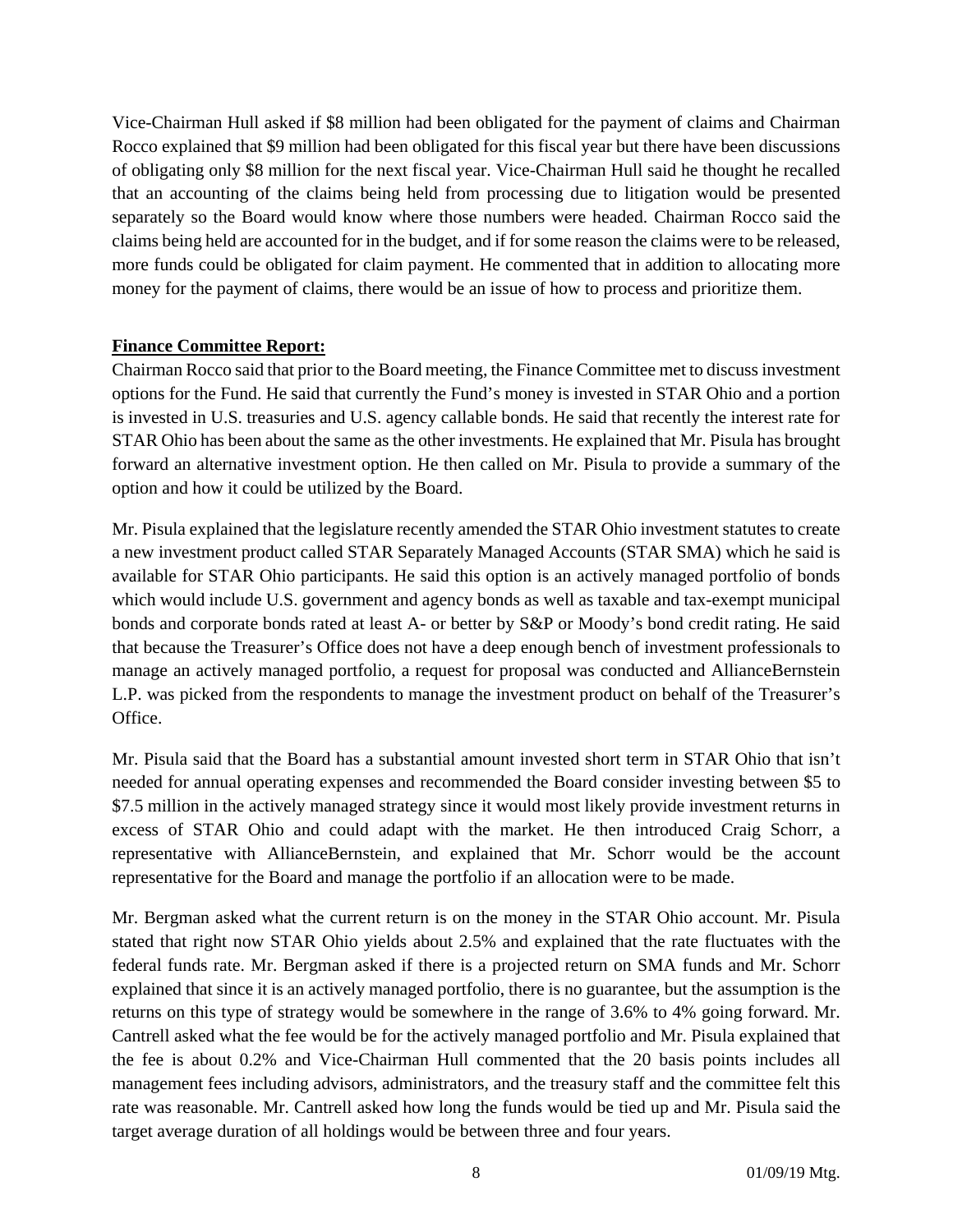Following some discussion concerning the history of the Board's investments, the Chairman stated that the Finance Committee's recommendation is to pursue STAR SMA as a potential investment option. He explained that because the Board is a quasi-state agency, the Committee felt it necessary to obtain an opinion from the Attorney General's Office to establish whether STAR SMA is a permissible investment option for the Board. The Board's legal counsel, Leigh Bayer, explained that any request for an informal opinion would need to be presented to the Attorney General's Office in writing, and Chairman Rocco asked the Board's Executive Director, Starr Richmond, to submit the request on behalf of the Board.

Chairman Rocco then explained that a portion of the Board's investments in treasuries and bonds will mature in January, and the Committee is recommending that the Board authorize the reinvestment of those funds at the discretion of the State Treasurer's Office and the Board's Executive Director with a restriction that the investment not exceed three years. After some discussion, he then requested a motion to authorize the reinvestment of the U.S. treasuries and agency callable bonds at the discretion of the Treasurer of State and the Executive Director of the Petroleum Underground Storage Tank Release Compensation Board so long as the duration of the buy and hold portfolio does not exceed three years. Mr. Pisula so moved and Mayor Falconi seconded. Vice-Chairman Hull clarified that the money would be coming from previous investments that reach maturity and not a new allocation of money. The Chairman asked if there were any questions or further discussion and there was none. A vote was taken and all were in favor. The motion passed.

# **New Business:**

# *Hardship Application*

Chairman Rocco called upon John Hickey, Fiscal Specialist, to present the hardship application.

Mr. Hickey stated that the Board's rule 3737-1-08 provides for an owner experiencing financial hardship to apply for hardship status with the Fund. He said granting hardship status allows for the acceleration of the review of the claims submitted by the owner. Mr. Hickey noted that granting hardship status does not increase the amount of reimbursement to the tank owner. He stated that accelerating the review of the claim application reduces the financial burden the owner would experience if the claims were reviewed and settled in the normal course of business. He said, once granted, hardship status remains in effect for a two-year period and, at that time, the owner may reapply for hardship status.

Mr. Hickey stated that, in determining hardship status, the application and a minimum of two years of income tax records are reviewed. He said, in addition, a U.S. EPA financial capacity test is used to evaluate the owner's cash flow and determine whether the owner is able to carry debt, in which case, the owner could finance the costs of corrective actions over time.

# **Claim # 20240-0001/05/28/08, Owner – Amanda Carryout Inc.**

Mr. Hickey said Amanda Carryout Inc. is the responsible party for a 2008 release that was discovered at 145 East Main Street in Amanda, Ohio. He explained that, as the incorporator, Mr. Allen Frank is requesting the Board grant hardship status to Amanda Carryout Inc. and noted that it is the Carryout's ninth request for hardship status.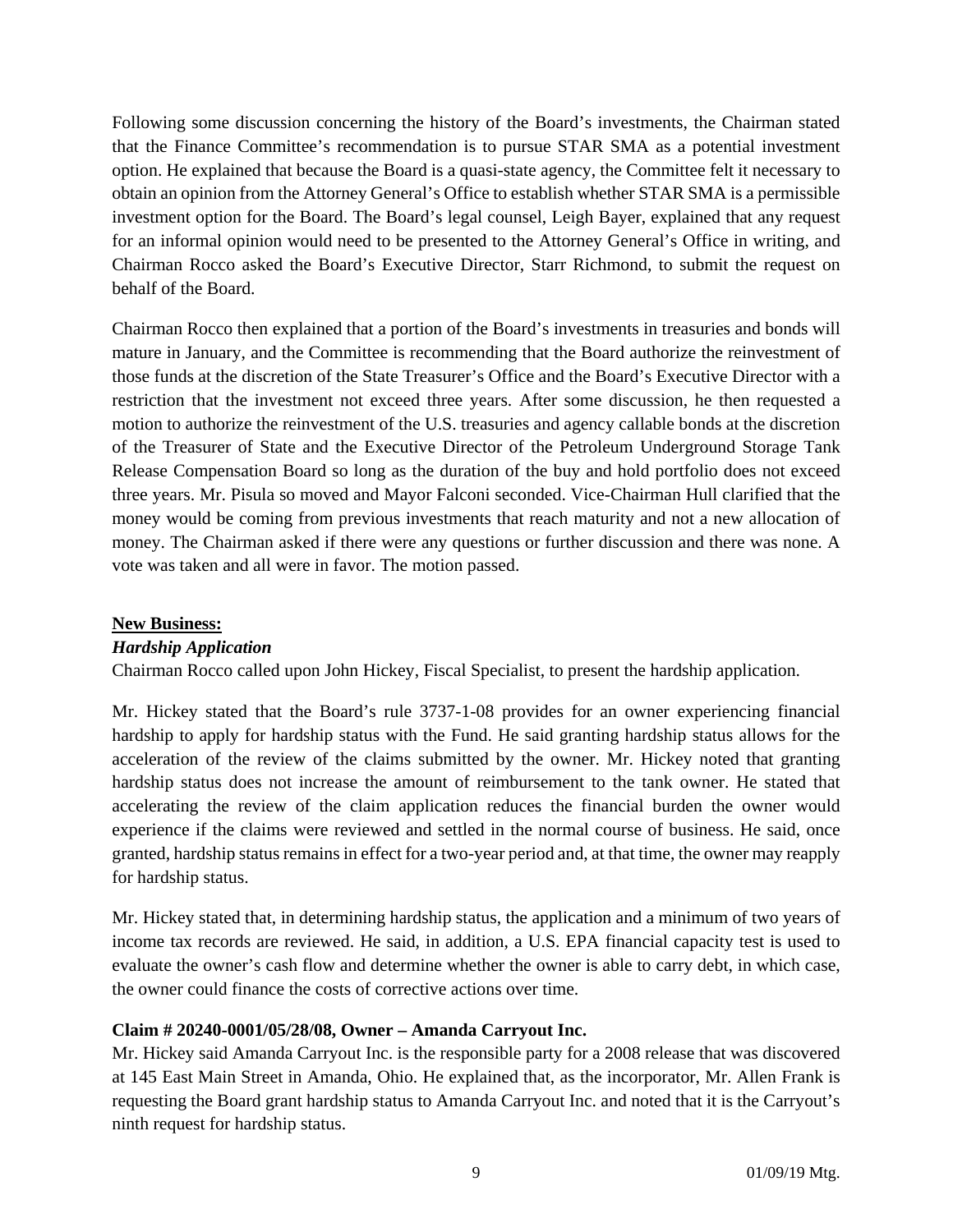Mr. Hickey said, to date, the Fund has reimbursed \$404,000 for corrective actions for this release and there is one claim totaling \$20,000 for which payment is pending. Additionally, the estimated cost of corrective action work expected to take place over the next 12 months is \$93,000.

Mr. Hickey said based on Amanda Carryout's income tax records, the U.S. EPA ABEL model for corporations estimates a 70% probability that Amanda Carryout can afford \$13,000 in corrective action costs over the next three years, which is an average of \$4,650 a year. He explained that given the costs over the next year are estimated to be \$93,000 and it is anticipated that additional costs will be incurred in the following two years, Amanda Carryout does not have sufficient cash flow to carry the projected costs of corrective action. He then recommended that the Board approve the application and grant hardship status to Amanda Carryout, Inc. Vice-Chairman Hull so moved and Mr. Fleming seconded. A vote was taken and all members voted in the affirmative. The motion passed.

# **Certificates of Coverage – Ratifications:**

Chairman Rocco called upon Ms. Esquivel to present the lists of owners who have either been issued or denied a Certificate of Coverage for ratification by the Board.

Ms. Esquivel said the lists behind Tabs 7, 8, and 9 are listings of facilities that, since the November Board meeting, had been issued or denied a program year 2016, 2017, or 2018 Certificate of Coverage.

Ms. Esquivel said the process used to review the fee applications and issue or deny a Certificate of Coverage includes a review for completeness to determine full payment was received; financial responsibility for the deductible has been demonstrated; and the owner has certified with his signature that he is in compliance with the State Fire Marshal's rules for the operation and maintenance of petroleum underground storage tanks. She said, if these requirements are met and if the tanks existed in previous years, a Certificate for the subject tanks has been issued to the owner in at least one of the prior two years, then a Certificate of Coverage is issued.

Ms. Esquivel explained that if deficiencies or compliance issues are identified, notice is provided to the owner in accordance with the Board's rules. The owner is provided 30 days to respond to the notice with information to correct the deficiency or compliance issue. If correcting information is not received within this time, a determination denying the Certificate of Coverage is issued to the owner.

Ms. Esquivel said the Board's rules and the Revised Code make provisions for an appeal of the determination. She said that, throughout this process, the Board's staff works with the owner to correct the fee statement record and, if necessary, refers the owner to BUSTR to correct the registration record.

Ms. Esquivel requested the Board ratify the issuance of the 2016 program year Certificates of Coverage for the 16 facilities included on the list behind Tab 7.

Mr. Ord moved to ratify the issuance of the 2016 Certificates of Coverage for the facilities listed. Mr. Bryant seconded. A vote was taken and all members were in favor. The motion passed.

Ms. Esquivel requested the Board ratify the denial of the 2016 program year Certificates of Coverage for the 15 tanks located at the five facilities included on the list behind the Tab 7 green divider page.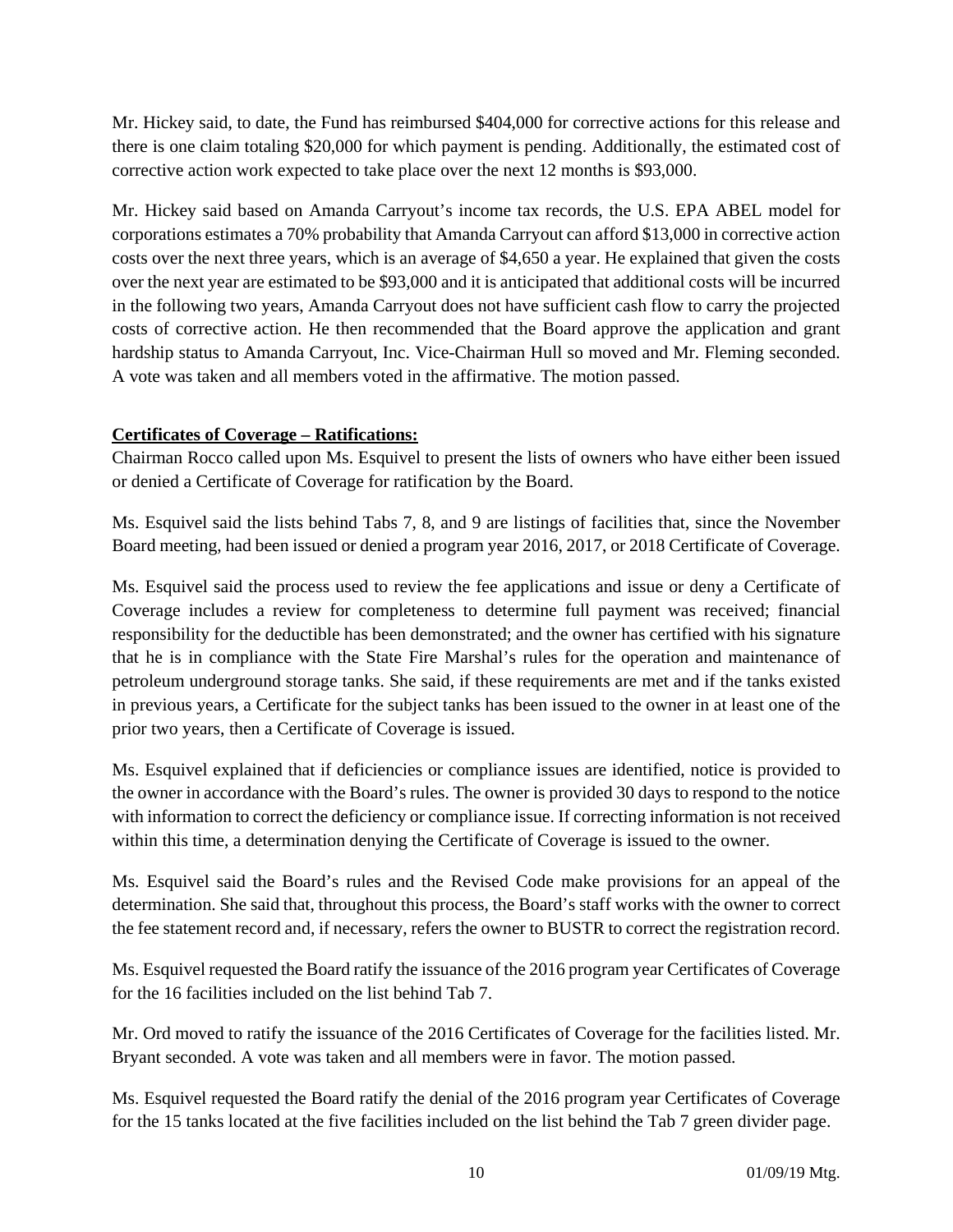Vice-Chairman Hull moved to ratify the denial of the 2016 Certificates of Coverage that were listed. Mr. Fleming seconded. A vote was taken and all members were in favor. The motion passed.

Ms. Esquivel requested the Board ratify the issuance of the 2017 program year Certificates of Coverage for the five owners of the 18 facilities included on the list behind Tab 8.

Vice-Chairman Hull moved to ratify the issuance of the 2017 Certificates of Coverage that were listed. Mayor Falconi seconded. A vote was taken and all members were in favor. The motion passed.

Ms. Esquivel requested the Board ratify the denial of the 2017 program year Certificates of Coverage for the 18 tanks located at the seven facilities included on the list behind the Tab 8 green divider page.

Vice-Chairman Hull moved to ratify the denial of the 2017 Certificates of Coverage that were listed. Ms. Waggener seconded. A vote was taken and all members were in favor. The motion passed.

Ms. Esquivel requested the Board ratify the issuance of the 2018 program year Certificates of Coverage for the 89 owners of the 184 facilities included on the list behind Tab 9.

Vice-Chairman Hull moved to ratify the issuance of the 2018 Certificates of Coverage for the facilities listed. Mayor Falconi seconded. A vote was taken and all members were in favor. The motion passed.

Ms. Esquivel requested the Board ratify the denial of the 2018 program year Certificates of Coverage for the 22 tanks located at the seven facilities included on the list behind the Tab 9 green divider page.

Mr. Fleming moved to ratify the denial of the 2018 Certificates of Coverage that were listed. Mr. Bergman seconded. A vote was taken and all members were in favor. The motion passed.

# **Executive Session:**

Chairman Rocco requested a motion to enter into executive session with counsel pursuant to Ohio Revised Code 121.22(G)(3) to discuss matters of pending or imminent court action. Vice-Chairman Hull so moved. Mayor Falconi seconded. The Chairman called for a roll call. The following members voted in the affirmative: Ms. Waggener and Messrs. Bergman, Bryant, Cantrell, Falconi, Fleming, Hightower, Hull, Ord, Pisula, Stephenson, and Rocco. There were no nays. The motion passed.

Chairman Rocco and Mr. Fleming stated they would recuse themselves from the executive session. The meeting was turned over to Vice-Chairman Hull.

# *Reconvene Meeting*

The Board adjourned from executive session and reconvened the public meeting.

# **Confirm Next Meeting and Adjourn:**

Chairman Rocco said that the next Board meeting will be held on Wednesday, March 13, 2019, at 10:00 a.m. The Finance Committee will be meeting at 9:00 a.m. prior to the Board meeting to discuss the Board's investments. The Rules Committee will be meeting immediately following the Board meeting.